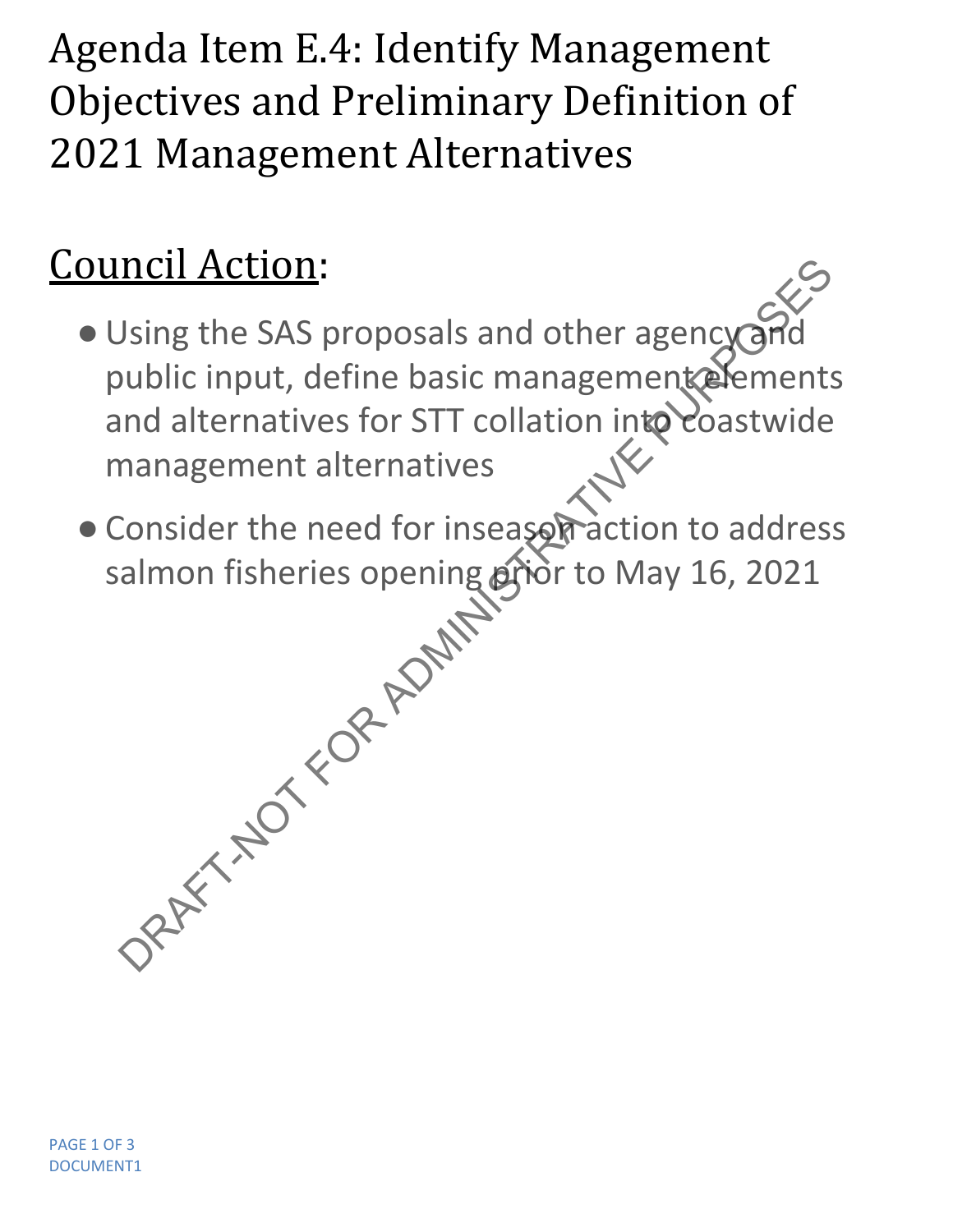**I move the Council tentatively adopt for STT collation and analysis the proposed initial salmon management alternatives for the 2021 non-Indian commercial and recreational ocean fisheries as developed by the Salmon Advisory Subpanel and presented in Agenda Item E.4.e, Supplemental SAS Report 1 dated March 4, 2021 including the commercial and recreational requirements, definitions, restrictions, or exceptions.** Provided by Brett Kormos<br>
and by Brett Kormos<br>
and by Kyle Adicks<br>
on passed unanimously.<br>
ARAFT-NOT FOR ADMINISTRATIVE PURPORT AND THE PURPORT OF PURPOSES

**Moved by Brett Kormos**

**Second by Kyle Adicks**

**Motion passed unanimously.**